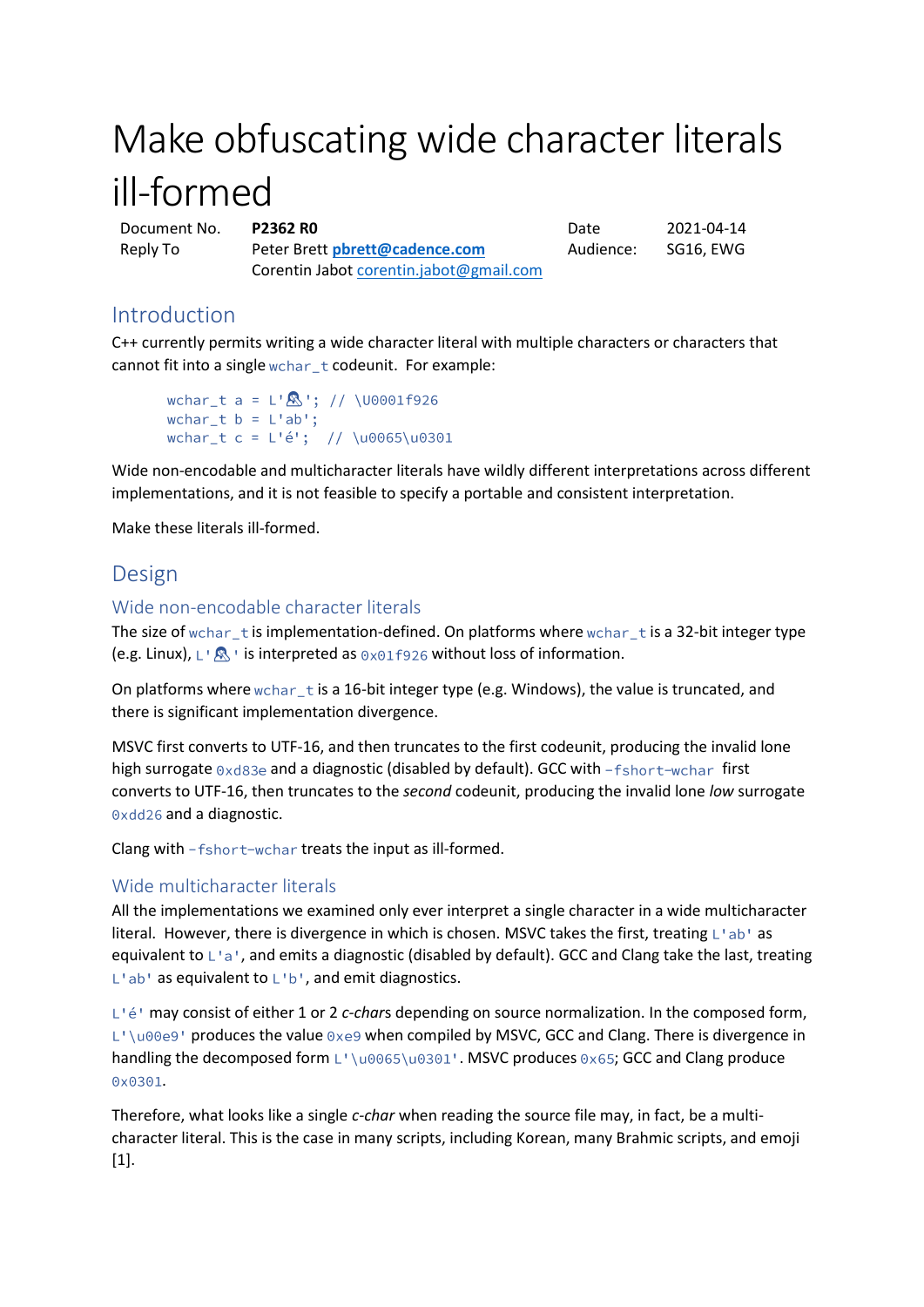## Proposal

There is irreconcilable implementation divergence in the handling of wide multicharacter literals.

Because all wide character literals have wchar\_t storage, no implementation can interpret more than one wide codeunit from any wide character literal. The allowance for implementations to accept wide multicharacter literals is redundant.

Similarly, no implementation can handle a non-encodable wide character literal without loss of information.

Using any of the implementations examined, using a wide non-encodable or multicharacter literals provided no benefit whatsoever over using an equivalent 'normal' wide character literal. They only serve to obfuscate and reduce portability.

#### **We propose that wide non-encodable and wide multicharacter literals should be ill-formed.**

Ill-formedness will clear the design space for defining a useful, and portable, interpretation of wide non-encodable and/or multicharacter literals in a future revision of the standard, if there is widespread desire for them to be reintroduced.

This change was previously proposed in P2178 [1].

## Impact on implementations

Implementations are already able to detect and diagnose wide non-encodable and multicharacter literals. We recommend that implementations update these diagnostics to errors and, for wide multicharacter literals, propose the change that the user should make fix the problem.

#### Impact on users

Because there is no possible meaningful interpretation of wide multicharacter literals, they are not used. The authors carried out a survey of open source code and found no occurrences outside compiler testsuites.

|                          | L'\U0001f926' | !ab!           | $L' \u0065 \u0301'$ | \u00e9' |
|--------------------------|---------------|----------------|---------------------|---------|
| <b>MSVC</b>              | 0xd83e        | $0 \times 041$ | 0x65                | 0xe9    |
| Clang-fshort-wchar       | (error)       | $0 \times 042$ | 0x0301              | 0xe9    |
| <b>GCC</b> -fshort-wchar | $0$ xdd $26$  | $0 \times 042$ | 0x0301              | 0xe9    |
| Clang                    | 0x01f926      | $0 \times 042$ | 0x0301              | 0xe9    |
| <b>GCC</b>               | 0x01f926      | $0 \times 042$ | 0x0301              | 0xe9    |

#### Summary

Cases marked with a  $\triangle$  currently result in a warning diagnostic. Cases marked with a  $\bigcirc$  currently result in a compilation error.

We propose that the cases marked with a  $\Lambda$  or  $\bullet$  above will become ill-formed.

# Proposed wording

#### Editing notes

All wording is relative to the March 2021 C++ working draft [3].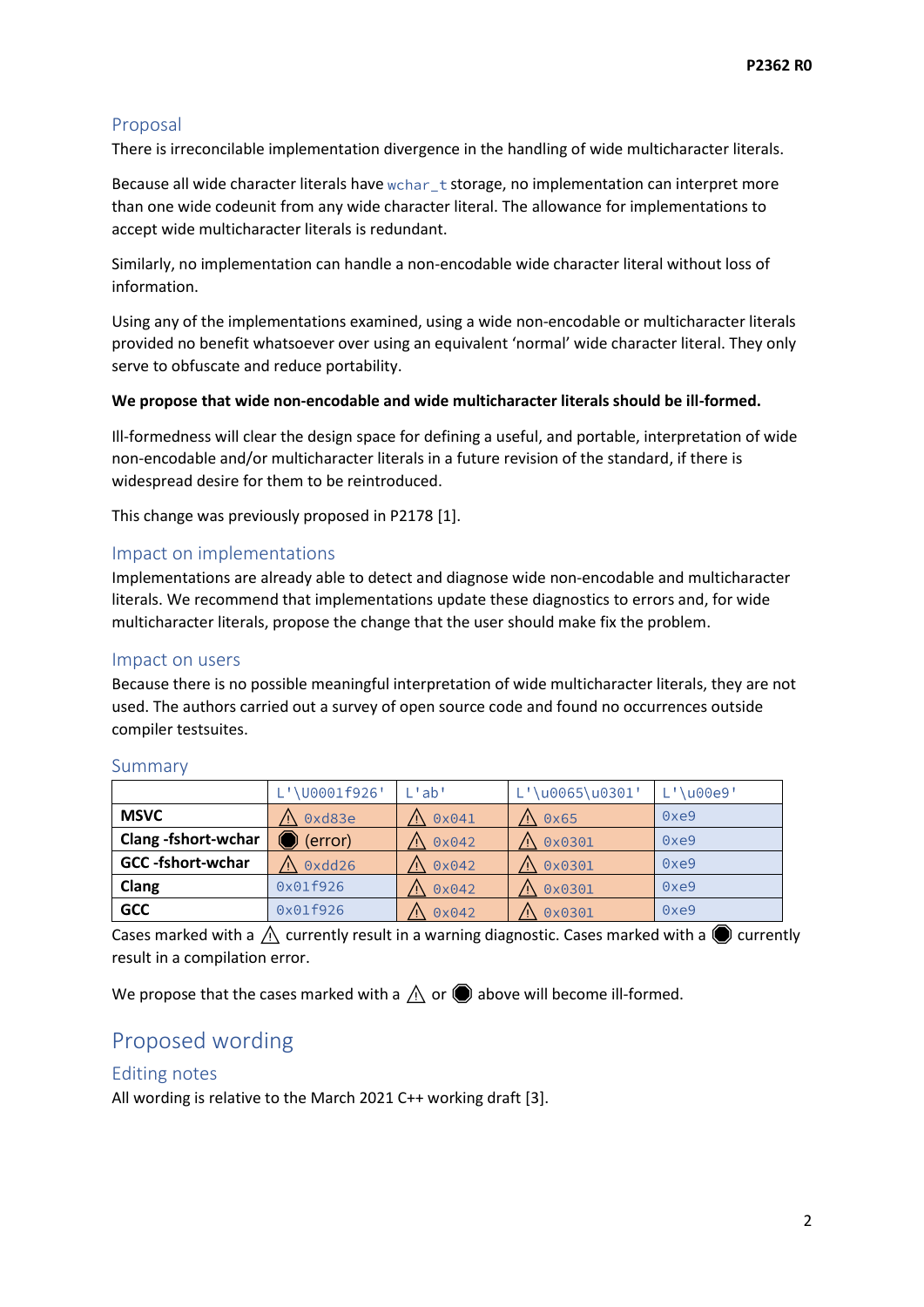## 5.13.3 Character literals [lex.ccon]

#### Update ¶1:

A *non-encodable character literal* is a *character-literal* whose *c-char-sequence* consists of a single *c-char* that is not a *numeric-escape-sequence* and that specifies a character that either lacks representation in the literal's associated character encoding or that cannot be encoded as a single code unit. A *multicharacter literal* is a *character-literal* whose *c-char-sequence* consists of more than one *c-char*. The *encoding-prefix* of a non-encodable character literal or a multicharacter literal shall be absent or L. Such *character-literals* are conditionallysupported.

#### Update ¶2

The kind of a *character-literal*, its type, and its associated character encoding are determined by its *encoding-prefix* and its *c-char-sequence* as defined by Table 9. The special cases for non-encodable character literals and multicharacter literals take precedence over their respective base kinds.

[*Note 1*: The associated character encoding for ordinary and wide character literals determines encodability, but does not determine the value of non-encodable **ordinary or** wide character literals or ordinary or wide multicharacter literals. The examples in Table 9 for non-encodable **ordinary and wide** character literals assume that the specified character lacks representation in the execution character set or execution wide-character set,  $r$ espectively, or that encoding it would require more than one code unit.— end note]

#### Update Table 9:

| <b>Encoding</b><br>prefix | <b>Kind</b>                                    | <b>Type</b>        | Associated<br>character<br>encoding | <b>Example</b>     |
|---------------------------|------------------------------------------------|--------------------|-------------------------------------|--------------------|
| none                      | ordinary character<br>literal                  | char               | encoding of the<br>execution        | 1 <sub>M</sub> 1   |
|                           | non-encodable<br>ordinary-character<br>literal | int                | character set                       | '\U0001F525'       |
|                           | ordinary<br>multicharacter literal             | int                |                                     | 'abcd'             |
|                           | wide character literal                         | wchar t            | encoding of the                     | L'w'               |
|                           | non-encodable wide<br>character literal        | wehar t            | execution wide-<br>character set    | L'\U0001F32A'      |
|                           | wide multicharacter<br><u>literal</u>          | <del>wchar t</del> |                                     | <del>L'abcd'</del> |
| $\mathsf{u}8$             | UTF-8 character literal                        | char8_t            | UTF-8                               | u8'x'              |
| $\mathsf{u}$              | UTF-16 character<br>literal                    | char16_t           | <b>UTF-16</b>                       | u'y'               |
| U                         | UTF-32 character<br>literal                    | char32_t           | <b>UTF-32</b>                       | U'Z'               |

#### Update ¶3.2.2

Otherwise, if the *character-literal's encoding-prefix* is absent or  $\frac{1}{x}$  and *v* does not exceed the range of representable values of the corresponding unsigned type for the underlying type of the character-literal's type, then the value is the unique value of the character-literal's type that is congruent to  $v$  modulo  $2^N$ , where N is the width of  $T$ .